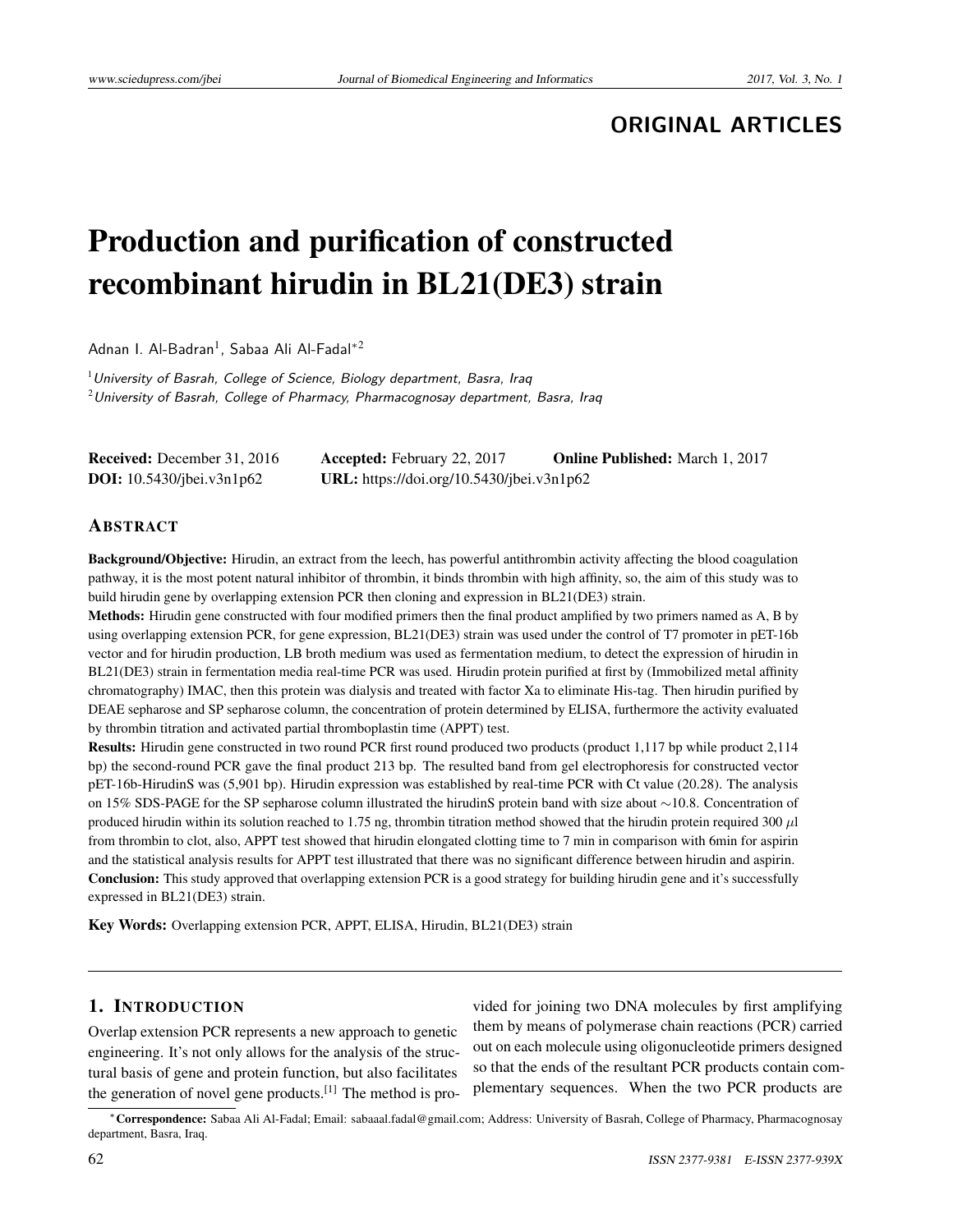mixed, denatured and reannealed, the single-stranded DNA having the complementary sequences at their 3' ends anneal and then act as primers for each other. Extension of the annealed area by DNA polymerase produces a double-stranded DNA molecule in which the original molecules are spliced together.[\[2\]](#page-7-1) This method was used to produce hirudin gene. For example, in 2009 hirudin gene was produced by overlaping extension PCR and entering the gene in *P. pastoris*. [\[3\]](#page-7-2)

Many medicinal proteins were produced by overlapping extension PCR one of these products is Hirudin which is a naturally occurring anticoagulant protein, isolated from the salivary glands of the medicinal leech it is the most potent known natural inhibitor of thrombin. Due to its high affinity for thrombin, hirudin inhibits almost all the physiological actions of thrombin.<sup>[\[4,](#page-7-3) [5\]](#page-7-4)</sup> Hirudin reacts with thrombin in a 1:1 molar ratio to make a non-covalent complex whereby all biological effects of thrombin are blocked. The reaction of thrombin with hirudin is even more degraded than that between thrombin and its main physiological substrate, fibrinogen.[\[6\]](#page-7-5) The hirudin molecule has two distinct domains-an NH2 terminal core domin and a COOH terminal tail. The Nterminal binds and inhibits the active catalytic site of thrombin, whereas the carboxyl terminal simultaneously block the anion-binding exosite, many types of hirudin produced today

by genetic engineering methods and also synthetically which differ in their structures and the way by which binding to the thrombin.<sup>[\[7,](#page-7-6)[8\]](#page-7-7)</sup> For clinical use, hirudin has some potential advantage over other anticoagoulant drugs, in clinical studies with selected patients' populations, r-hirudin has been shown to be an effective and safe anticoagulant it works as a highly specific and selective thrombin inhibitor forming tight complex independent from cofactors like antithrombin.[\[9\]](#page-7-8) Thus, the aim of this study was to build hirudin gene by overlapping PCR and production it in BL21(DE3) strain.

### 2. METHODS

Building hirudin gene by overlapping extension PCR: Six primers were used to produce hirudin by overlapping PCR[\[3\]](#page-7-2) with modification which include elimination of Histag site from primers used in other studies because in this study we used vector pET-16b which contain His-tag site also, elimination of Factor Xa part because the vector used contain Factor Xa site also. Primers (HS1, HS2, HS3, HS4) were designed for the combination of the DNA sequence of hirudin named as (HS) while primers A and B were designed to amplify (HS) gene and ligating it with pET-16b vector because it contains restriction site for restriction enzyme (NdeI on primers A, BamHI on primers B).

HS1=5'GACCATATGGTTGTTTACACTGATTGCACCGAGTCTGGTCAAAACCTTTGCCTTTGCGAGGG TTCC-3'

HS2=5'GTTCTTATCACCACGACCAAGAATGCACTTGTTACCTTGACCGCAAACGTTGGAACCCTCG  $CAAAG-3'$ 

HS3=5'GGTCGTGGTGATAAGAACCAATGCGTTACTGGTGAAGGTACTCCTAAGCCTCAATCTCATA  $ACG-3'$ 

HS4=5'GACGGATCCTTATTGAAGGTAATCCTCAGGAATTTCTTCGAAGTCACCATCGTTATGAGATT  $GAGG-3'$ 

A=5'-GACCATATGGTTGTTTACACTGATTGCACC-3'

B=5'-GACGGATCCTTATTGAAGGTAATCCTCAGG-3'

HS gene was produced by two round PCR by using PCR master mix (Promega, USA). The reaction mixture for first round PCR to produce product 1 & product 2 was: 1 *µ*l HS1 primer, 1 *µ*l HS2 primer, 12.5 *µ*l PCR master mix then the volume was completed to 25  $\mu$ l by nuclease-free water. 1  $\mu$ l HS3 primer, 1 *µ*l HS4 primer, 12.5 *µ*l PCR master mix then the volume was completed to  $25 \mu l$  by nuclease-free water. While the reaction mixture for the second-round PCR to produce final product (HS gene) was: 20 ng from product 1&2, 1  $\mu$ l primer A, 1  $\mu$ l Primer B, 12.5  $\mu$ l PCR master mix then the volume was completed to  $25 \mu l$  by nuclease-free water,

and according to the conditions below.<sup>[\[3\]](#page-7-2)</sup> Initial denaturation at 94◦C for 5 min. followed by 35 cycle of denaturation at 94◦C 30 sec., annealing at 55◦C 30 sec., and extension at 72◦C 30 sec. with final extension at 72◦C for 10 min. After first round PCR two products were produced [Product (1) 117 bp and product (2) 114 bp], and the products were detected by 2% agarose gel. The PCR products were purified from gel by using MEGA quick-spinTM purification kit (Intron, USA) Catalog no. 17286. Purified products were used then to produced final product (HS gene) by using primers (A, B) to produced final product with 213 bp which is also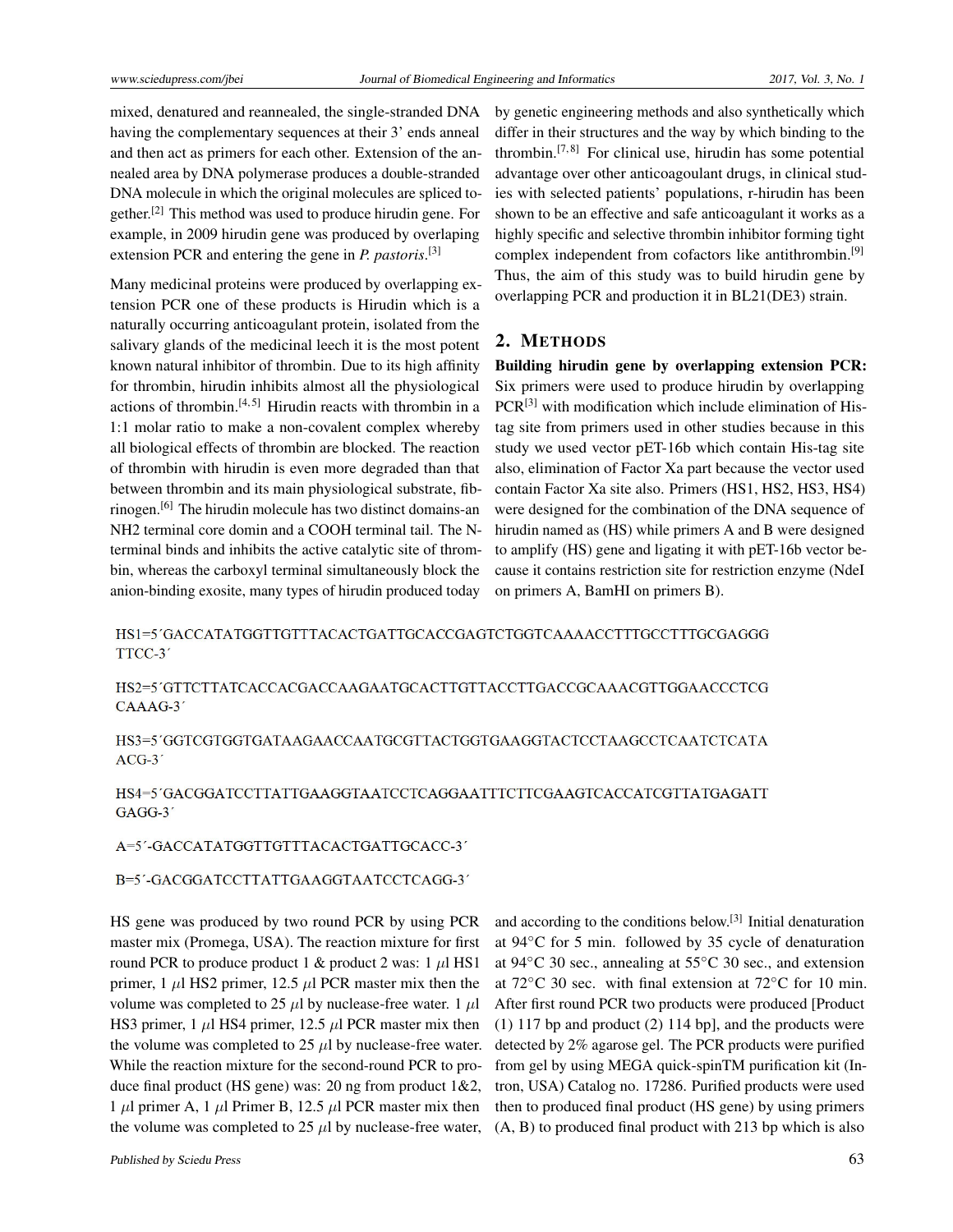purified from the gel and send it to MACROGEN company <http://dna.macrogen.com> for sequencing.

Cloning project: HS gene and plasmid pET-16b was digested with NdeI restriction enzyme (Biolab, U.K.) and BamHI (Promega, USA).

Ligation of (HS) gene and pET vector after digestion with restriction enzymes (NdeI, BamHI): The ligation reaction has been done according to ligation kit from (Bioneer, Korea) Catalog no. K-7103.

Transformation process: Transformation process has been done by inserted constructed plasmid pET-16b-HS into BL21(DE3) strain (Novagen, USA) Catalog no. 69450, then BL21(DE3) cells cultured on LB agar medium. Plasmid was extracted from transformed cells by using AccuPrep® Plasmid Mini Extraction Kit (Bioneer, Korea) Catalog no. K-3030 and analyzed by 0.8% agarose gel containing 1% ethidium bromide also HS gene was amplified from extracted plasmid by primers A&B and analyzed by 2% agarose gel.

HS gene Expression in BL21(DE3): The protein expression and production in bacteria was carried out according to Novagen[\[10\]](#page-7-9) protocol and the Fermentation media: LB broth medium was also prepared according to Novagen.[\[10\]](#page-7-9)

Detection of Hirudin Expression by real-time PCR: This process has been done by extraction of total RNA from BL21(DE3) strain from fermentation medium by using AccuZolTM reagent (Bioneer, Korea), the concentration of extracted RNA was determined according to. $[11]$ The GoScript™ Reverse Transcription System was used for the synthesis of cDNA from BL21(DE3) RNA. The AccuPower <sup>R</sup> GreenStarTM qPCR PreMix kit (Bioneer, Korea) Catalog no. k-6210 was used for real-time PCR reaction. Gene amplification in real-time PCR was performed in a final volume of 20  $\mu$ l of reaction mixtures contained 1  $\mu$ l A primer, 1 *µ*l B primer, 6 *µ*l cDNA, 10 *µ*l AccuPower <sup>R</sup> GreenStarTM qPCR PreMix (Bioneer, Korea) and 2 *µ*l DEPEC-distilled water. The real-time PCR conditions were: 95℃ for 10 min, 95°C for 35 sec, 55°C for 1 min and 72°C for 1 min for 45 cycles. Melting 62◦C-96◦C every 1 sec.

Preparation of cell lysis: This process has been done after cell preparation of cell lysate by using suspension buffer (100 mM Tris-HCl, 8 mM Urea, 300 mM NaCl, pH 7.5) with (0.1% Lysosyme, 20 mM PMSF and *β*-mercaptoethanol) then, incubated for 20 min. at 37◦C. For homogenizing the sample, the sonication burst was given for 15 min. at  $4°C$  at 60 Hz intensity then centrifuged to remove unbroken cells debris.

Purification by using  $HisLink^{TM}$  Protein Purification

Resin (Promega, USA) (immobilized metal affinity chromatography with modified): Because produced hirudin contain His-tag as a result for using pET-16b vector, therefore, using of IMAC is very effective, this process has been done by Loaded the supernatant from cell lysate onto column packed with  $Ni<sup>2+</sup>$ -chelating resin (Promega, USA) by using binding buffer (100 mM Tris-HCl, 8 mM Urea, 300 mM NaCl, 10 mM imidazol, pH 7.5) and protein was eluted with buffer (100 mM Tris-HCl, 500 mM imidazol, pH 7.5). The eluted protein collected and analyzed by 15% SDS-PAGE.

Dialysis: Protein produced after affinity chromatography was dialyzed with 10X solution (100 mM Tris-HCl, 100 mM NaCl, 10% v/v glycerol, 0.1 mM EDTA, pH 7.5 for 4 h at  $4 °C$  and with 100X from the same solution for 16h at  $4 °C$ . [\[12\]](#page-8-1)

Treatment with Factor Xa: To remove His-tag from produced protein, factor Xa (Biolab, U.K.) was used by incubation for 6 h at 23◦C to obtain hirudin without His-tag.

Purification by DEAE Sepharose column (Anionexchange chromatography): HiTrap™ DEAE FF, 1 ml column supplied by (GEHealthcare, Sweden) was used which equilibrated with (20 mM Tris-HCl  $pH = 8$ ) then, hirudin eluted with [20 mM Tris-HCl with gradients of (0.1-0.5 M NaCl), pH 8]. The product analyzed by 15% SDS-PAGE.

Purification by SP Sepharose column (Cation-exchange **Chromatography):** HiTrap<sup>TM</sup> SP FF, 1 ml column supplied by (GEHealthcare, Sweden) was used, the penetration collected from DEAE column and loaded to SP column which equilibrated with (Ammonium acetate pH 4.5), washed with (Ammonium acetate pH 7) then eluted (Ammonium acetate pH 8). The product analyzed by 15% SDS-PAGE.

Hirudin Enzyme Immunoassay test: Human Hirudin ELISA Kit was used for the quantitative in vitro diagnostic measurement of hirudin in the solution by an enzyme immunoassay, according to the manufacture protocol (Mybiosource, USA) Catolog no. MBS262224.

Bioassay the activity of Hirudin (Hirudin Titration with Thrombin): The experiment has been done according to Markwardt<sup>[\[13\]](#page-8-2)</sup> by using  $0.5\%$  fibrinogen (Bioworld, USA) and (100 NIH unit/ml) thrombin solution (Sigma, USA).

Measurement of activated partial thromboplastin time (APPT) of Hirudin in comparison Acetyl-salicylic acid: The experiment has been done according to the protocol of the manufacture described in the BIO-CK APTT Kaolin kit (BIOLABO, France) Catalog no. 13560.

Statistical analysis: One way ANOVA was performed to evaluate results from (APPT) experiment using SPSS program (Statistical Package for Social Sciences) 19 software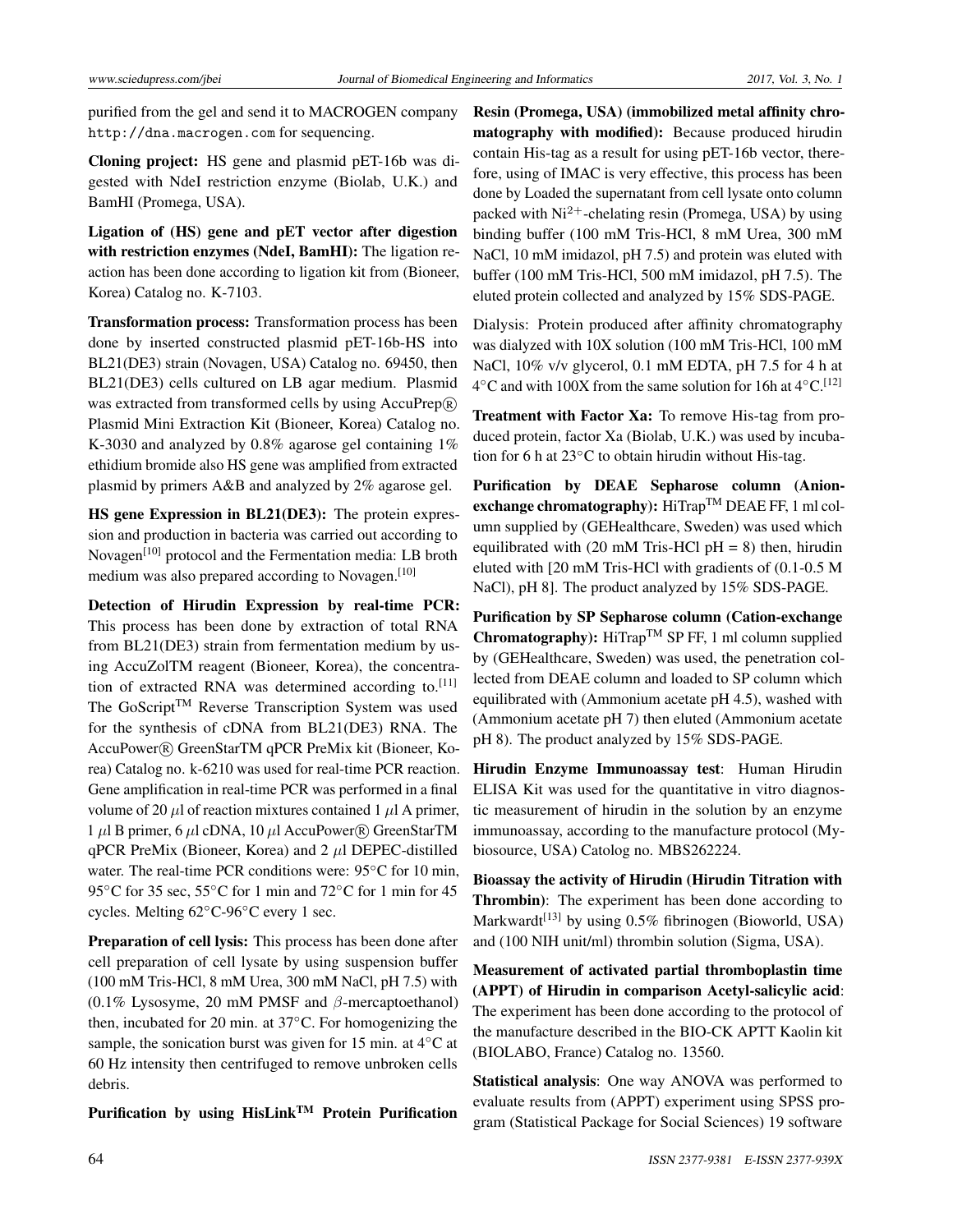and  $p \leq 0.05$  was considered statistically significant.

### 3. RESULTS

### Visualization of HS gene produced by overlapping PCR

As shown in Figure 1, an illustration of the three products produced by two round PCR using 2% agarose gel containing ethidium bromide.



Figure 1. 2% agarose gel analysis for products produced by two round PCR to synthesis HS gene. M: 100bp DNA ladder, lane 1: product 1 (117 bp), lane 2: product 2 (114 bp) and lane 3: HS gene (213 bp)

As shown in Figure 2, an illustration of HS gene after purification from gel using 2% agarose gel containing ethidium bromide, HS gene was successfully sequenced, aligned with BLAST, and approved this gene was hirudin.



Figure 2. 2% agarose gel analysis for HS gene purified from gel. M: 100 bp DNA ladder, Lanes 1, 2: HS gene 213 bp

As shown in Figure 3, BL21(DE3) strain was transformed with vector pET-16b-HS.



Figure 3. Transformed *E. coli* BL21(DE3)

### Screening by extraction pET-16-HS (constructive vector)

As shown in Figure 4, the band of constructive plasmid of about (5,901 bp) after extraction from competent cells, also Figure 5, show the band of target gene (HS) after amplification from the extracted constructive plasmid by (A, B primers).



Figure 4. The analysis of 0.8% agarose gel electrophoresis for constructive pET-16b- HS extracted from competent cells. M: 500 bp DNA marker, lane 1: control with 5,711 bp and lane 2 and 3: constructive vector pET-16b-HS (5,901 bp)

### Hirudin (HS) Expression Detection by real - time PCR

Hirudin expression was detected by real - time PCR, by extraction total RNA from BL21(DE3) strain harboring constructive vector pET-16b-HS with concentration 720 *µ*g/ml. then cDNA synthesized from total RNA for real-time PCR reaction, the results from Real time PCR illustrate in Figure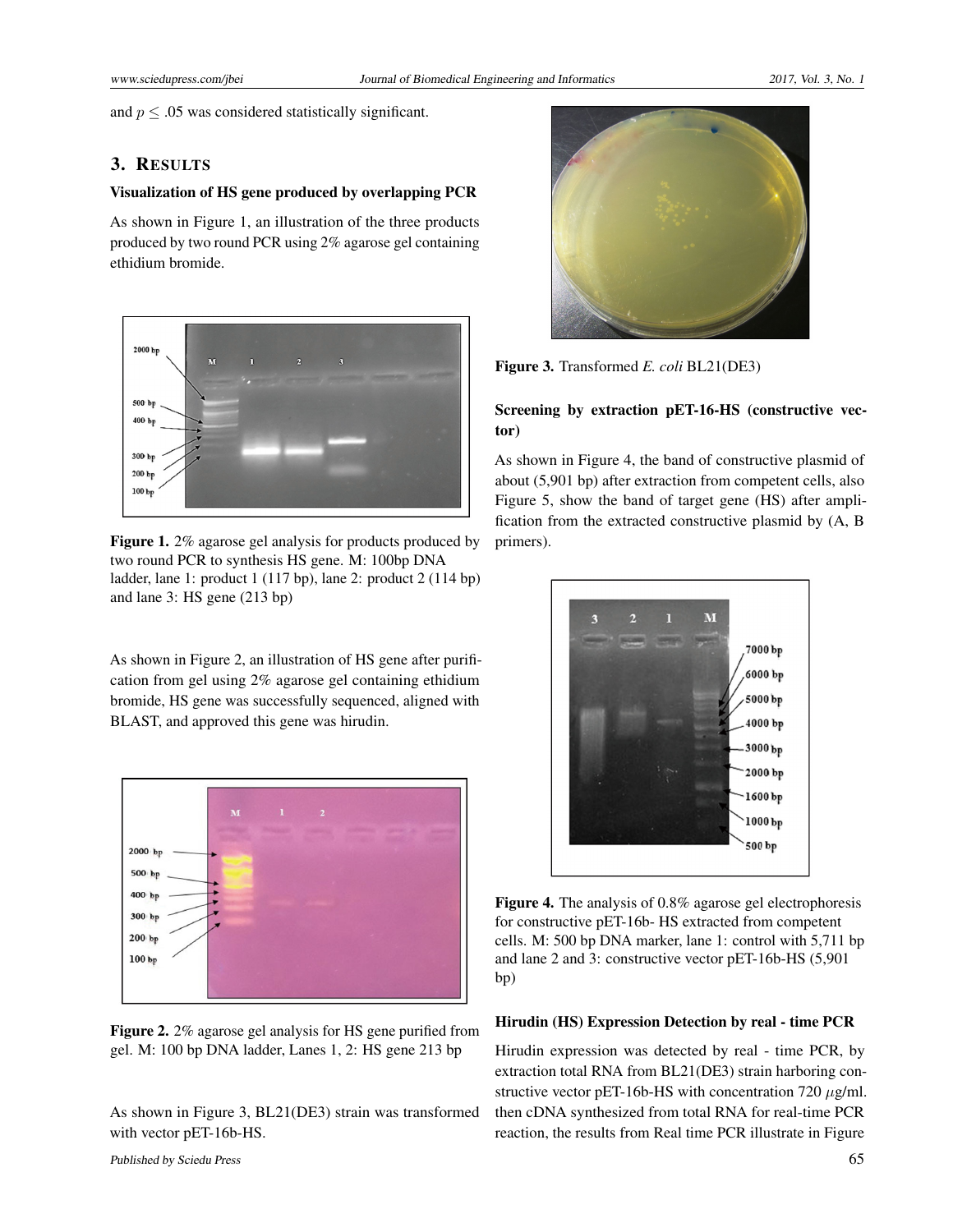6 which is threshold curve, Ct value for Hirudin gene was (20.28), melting curve illustrated in Figure 7. Figure 7. Melting Curve for HS Gene



Figure 5. The analysis of 2% agarose gel electrophoresis for HS gene amplified from pET-16b vector after extracted from competent cells. M: 100 bp DNA marker, Lanes 1 and 2: HS gene 202 bp



Figure 6. The Fluorescent Ct Curve for HS Gene



### Purification by IMAC and DEAE Sepharose

The presence of His-tag in the protein studied in this study lead to use IMAC technique, which make easy to elute his-tag protein in elution buffer but for more purification to reduce undesirable band, DEAE sepharose column was used after treatment with Factor Xa which lead to remove His-tag and reduced protein molecular weight to ∼10.83 KDa. Samples collected from DEAE sepharose ion exchange chromatography detected the isolation of protein patterns, by the analysis of the result with 15% SDS-PAGE, hirudin give a sharp band on concentration of NaCl 0.2-0.4 M.

### Purification by SP sepharose

As shown in Figure 8, the analysis on 15% SDS-PAGE for the SP sepharose column shown the presence of hirudin protein in binding buffer  $pH = 4.5$ .



Figure 8. Coomassie blue stained SDS/polyacrylamide gel profile of protein from SP sepharose column for Hirudin (S) protein. M: Marker protein 10 KDa. Lane 1: pH = 4.5 hirudinS band appear, Lane 2:  $pH = 7$ , Lane 3:  $pH = 8$ 

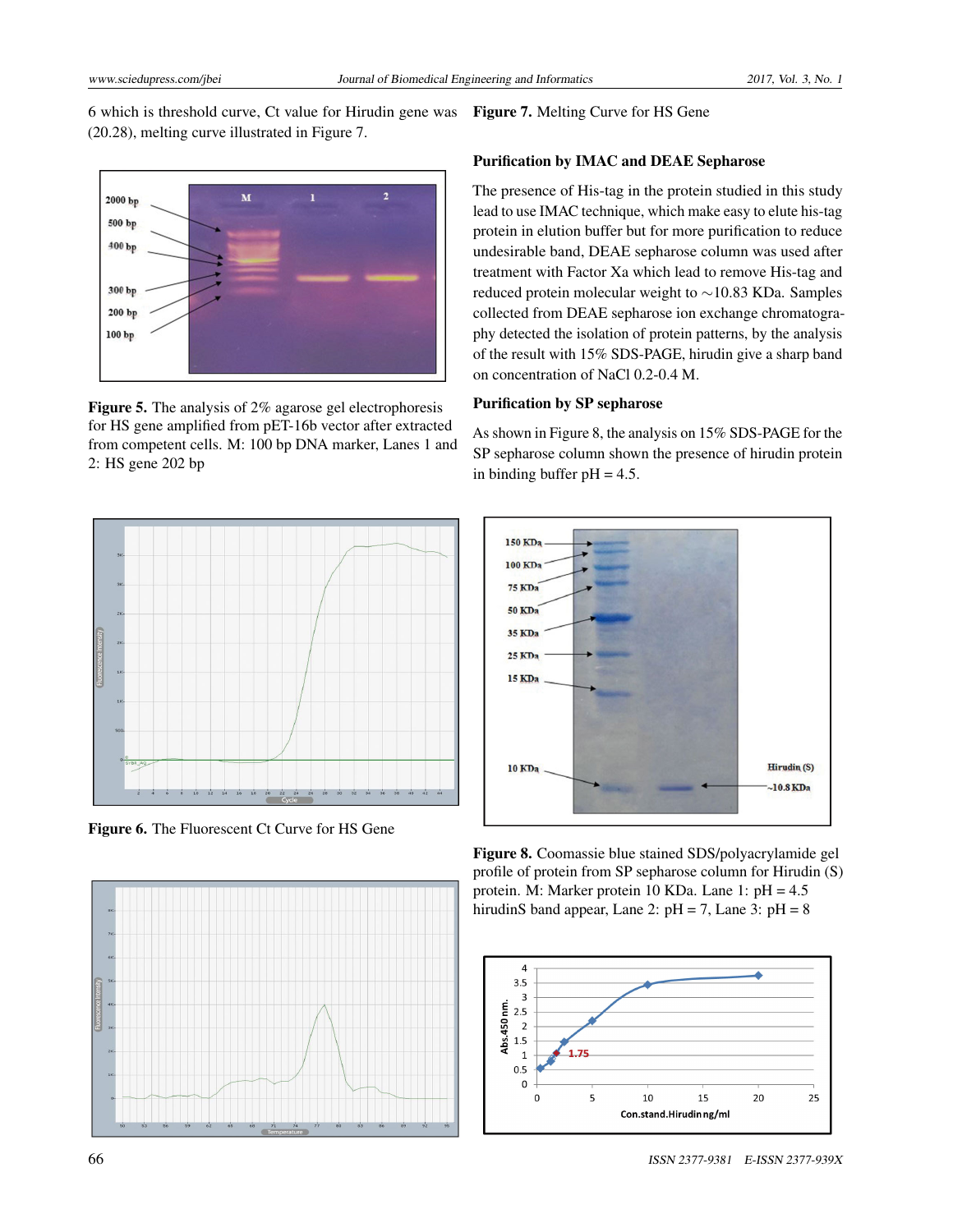Figure 9. The standard curve with hirudin ELISA. The red square stands for 1.75 ng hirudinS

### ELISA Immunoassay for hirudin

As shown in Figure 9, the amount of hirudin in the solution was easy assayed by ELISA, by drawing standard curve, the concentration value as abscissa and OD value as vertical coordinate, the concentration determined which reached 1.75 ng.

### Detection of hirudin activity by titration with thrombin

As shown in Table 1, the result for hirudin activity by thrombin titration method illustrated that 300 *µ*l from thrombin required for clot formation in the presence of hirudin in comparison with controls.

Table 1. Thrombin volume for clot formation in thrombin titration with hirudin

|                               | Thrombin titration volume/µl |  |
|-------------------------------|------------------------------|--|
| 100 µl Hirudin $S+200$ µl     | $300 \mu l$                  |  |
| fibrinogen                    |                              |  |
| Control $1/200 \mu l$         |                              |  |
| fibrinogen $+100 \mu l$ water | $5 \mu l$                    |  |
| Control2/200 µl fibrinogen    | $5 \mu l$                    |  |

### Activated partial thromboplastin time (APPT) of Hirudin in comparison with Acetyl-salicylic acid

As shown in Table 2, it illustratse the elongation of clotting time to 7 min. for hirudin in comparison with 6 min for acetyl salicylic acid.

Table 2. Activated partial thromboplastin time for hirudin in comparison with acetyl salicylic acid

|                          |                                                                           | <b>Time for</b><br>clotting |
|--------------------------|---------------------------------------------------------------------------|-----------------------------|
| Control 1                | 100 µl plasma<br>100 µl BIO-CK reagent                                    | $35 \text{ sec}$            |
| Control 2                | 100 µl plasma<br>100 µ1 BIO-CK reagent<br>100 µl Distilled water          | 35 sec.                     |
| Hirudin S                | 100 µl plasma<br>100 µl BIO-CK reagent<br>100 µl Produced Hirudin         | $7 \text{ min.}$            |
| Acetyl-salicylic<br>acid | 100 µl plasma<br>100 µ1 BIO-CK reagent<br>100 µ1 Acetyl-salicylic<br>acid | $6 \text{ min}$ .           |

Statistical analysis results illustrated there was a significant difference between (hirudin S) and control, While the result was statistically insignificant between (hirudin S) and Acetyl-salicylic acid.

### 4. DISCUSSION

Extracting RNA is the first step in genetic engineering in case of eukaryotic gene transfer for gene expression in prokaryotic system, cloning process begins by obtaining RNA from eukaryotic source and then converted to cDNA by reverse transcriptase PCR kit and eventually transferred to prokaryotic system this process is not as easy as it looks but a complex and difficult process that goes for several reasons such as RNA is a much less stable molecule than DNA. Precautions must be taken to avoid contamination with RNAses, proteins, and genomic DNA, especially during RNA preparation and storage, while obtaining maximum yield. Poor RNA quality (including degradation and remaining impurities) can result in misleading results. Good quality RNA is important in modern molecular biological methods.<sup>[\[14,](#page-8-3) [15\]](#page-8-4)</sup> Besides, dealing with a gene source like animal tissues as an example (leeches source of hirudin as in this study) requires a special treatment as immediate freezing of fresh tissue samples and the use liquid nitrogen.[\[16\]](#page-8-5) Because of that scientists tried to produce a gene without DNA or RNA extraction, especially if the gene in question is not large therefore the method known as overlap extension PCR was introduced. Overlapping PCR offer a new technique to build target gene without needing for RNA extraction, so, to save time and cost overlapping extension PCR was used in this study, it's an alternative method to generate linear expression fragments. During this study two PCR cycle was used to produce a final product (see Figure 1), overlapping PCR is a very flexible technique for producing gene, in this method a defined overlapping regions are added to the sequence of target gene during primers design, in first round PCR the reaction begin without primers which allows the overlapping regain to anneal together and extended by Taq polymerase to produce first products, in second round PCR the products from first round PCR mixed together to produced final product by overlapping region in the presence of Taq polymerase, The resulting full-length product finally is amplified by using a short pair of external primers, this DNA product can act directly as template for cloning and protein expression because of that overlapping PCR represent a rapid, simple method for gene cloning.<sup>[\[17,](#page-8-6) [18\]](#page-8-7)</sup> For protein expression BL21(DE3) strain was used (see Figure 3), BL21(DE3) is one of the widely-used strain to check the basic protein expression in *E. coli.* Chromosomal DE3 prophase expresses T7 RNA polymerase under control of lac promoter also this strain lack Lon and OmpT proteases which will stabilize expression of some recombinant proteins, this strain form a compatible host for pET vector, constructive vector transferred to the host strain [BL21(DE3)], pET vector contain T7 promoter which is strong promoter produced their own RNA polymerase introduced into BL21(DE3) under the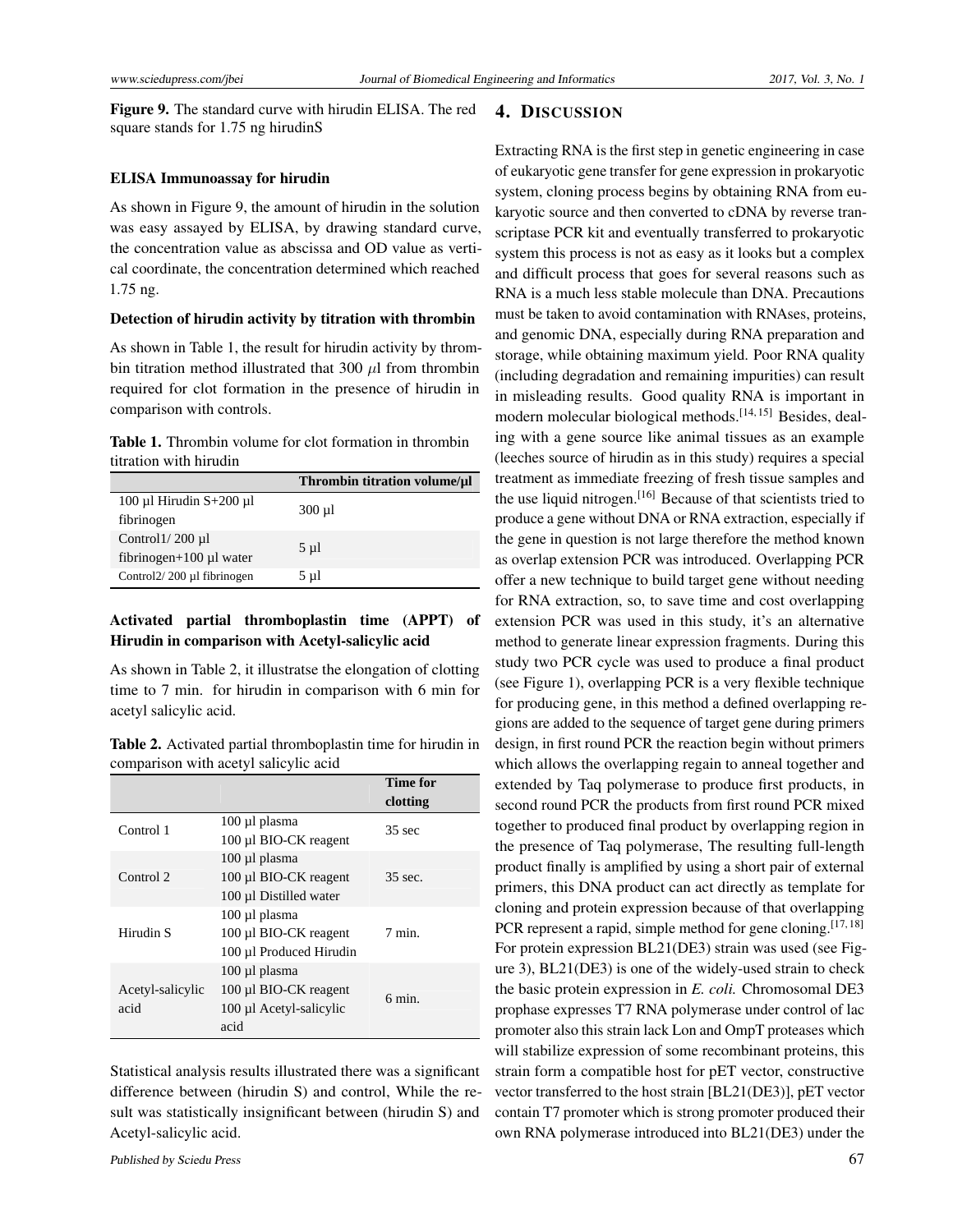control of lac promoter, as long as T7 polymerase is a highly selective enzyme because of that when inserted plasmid with T7 promoter into strain without T7 polymerase the result is no expression, also T7 promoter is under the control of lac promoter. If IPTG is added to the culture, the lac promoter is derepressed T7 RNA polymerase is synthesized, and the gene is highly expressed, expression vectors usually contain a region of DNA, referred to as a transcriptional terminator downstream from the multiple cloning site where the cloned gene will be inserted. RNA polymerase reaching this site ceases transcription, so only the cloned gene itself will be transcribed from the strong promoter.<sup>[\[19,](#page-8-8) [20\]](#page-8-9)</sup> Furthermore, BL21(DE3) strain also sensitive to the ampicillin while pET-16b vector carry ampicillin resistance as selective marker because of that the addition of ampicillin to the medium and the ability of BL21(DE3) strain grown on it due to harboaring  $pET-16b$  plasmid.<sup>[\[21\]](#page-8-10)</sup> In this study constructive vector pET-16b-HS was extracted (see Figure 4), and by electrophoresis with control the resulted band of constructive vector about 5,901 bp in comparison with control about 5,711 bp that's mean presence of target gene in constructive vector, for more detection from the constructive vector which extracted from transformed cell, Hirudin genes was amplifying with PCR cycle, the resulted band from gel electrophoresis about 202 bp (see Figure 5). To detect gene expression for Hirudin gene, real-time PCR has been done as the results shown in Figures 6&7, threshold curve. Threshold is a level of normalized reporter signal that is used for Ct determination in real-time assays. The level is set to be above the baseline but sufficiently low to be within the exponential growth region of an amplification curve. The cycle number at which the fluorescence signal associated with a particular amplicon accumulation crosses the threshold is referred to as the Ct. Ct is threshold cycle, the cycle number at which the fluorescence generated within a reaction crosses the threshold line. Ct values are logarithmic and are used either directly or indirectly for the quantitative analyses. These Ct values are directly proportionate to the amount of starting template and are the basis for calculating mRNA expression levels or DNA copy number measurement.[\[22\]](#page-8-11)

In spite of the importance of Ct curve but it depends on fluorescent signal emitting from binding SYBER GREEN dye to the dsDNA this simplicity means that they do not distinguish between different dsDNA products (example primer dimer) and it is important that PCR reactions be optimized for only the target amplicon is present, so other method employed to distinguish between different products which is (Melting point analysis). Melting point analysis is used to distinguish target amplicons from PCR artifacts such as primer-dimer, melting temperature (Tm) of each product is defined as the

temperature at which the corresponding peak maximum occurs. This specificity of the chosen primers as well as reveal the presence of primer-dimers. Because of their small size primer-dimers usually melt at lower temperatures than the desired product. Additionally, non-specific amplification may result in PCR products that melt at temperature below or above that of desired product. A melting curve charts record the change in fluorescence observed when doublestranded DNA (dsDNA) with incorporated dye molecules dissociates, or "melts" into single-stranded DNA (ssDNA) as the temperature of the reaction is raised. When doublestranded DNA bound with SYBR green is heated a sudden decrease in fluorescence is detected when the melting point (Tm) is reached, due to dissociation of the DNA strands and subsequent release of the dye, so the fluorescence is plotted against temperature. Because the melting temperature of nucleic acids is affected by length, GC content, and the presence of base mismatches, among other factors, different PCR products can often be distinguished by their melting characteristics, the characterization of reaction products [e.g., prime-dimer Vs amplicon (product)] via melting curve analysis reduces the need for time-consuming gel electrophoresis, because other product may be appear in melting curve but in peaks are typically in a lower intensity and represent products that are shorter in length thus appear at a lower temperature than the target product because Tm is higher for long and in GC-rich PCR product.[\[23\]](#page-8-12)

A widely-employed method utilizes immobilized metalaffinity chromatography (IMAC) to purify proteins containing a short affinity tag consisting of histidine residues (as in this study). IMAC is based on the interactions between a transition metal ion  $(Co^{2+}, Ni^{2+}, Cu^{2+}, Zn^{2+})$  immobilized on a matrix and specific amino acid side. Histidine is the amino acid that exhibits the strongest interaction with immobilized metal ion matrices, as electron donor groups on the histidine imidazole ring readily form coordination bonds with the immobilized transition metal. Peptides containing sequences of consecutive histidine residues are efficiently retained on IMAC column matrices. Following washing of the matrix material, peptides containing polyhistidine sequences can be easily eluted by either adjusting the pH of the column buffer or adding free imidazole to the column buffer.<sup>[\[24\]](#page-8-13)</sup> In this study target protein contain 10-histidine and macroporous silica resin modified to contain a high level of tetradentate-chelated nickel was used for efficient capture and purification of bacterially expressed His-tag protein then target protein eluted by adding imidazole to the column buffer.<sup>[\[25\]](#page-8-14)</sup> Removal of the tag from a protein of interest can be accomplished with a site-specific protease and cleavage should not reduce protein activity. Factor Xa is protease was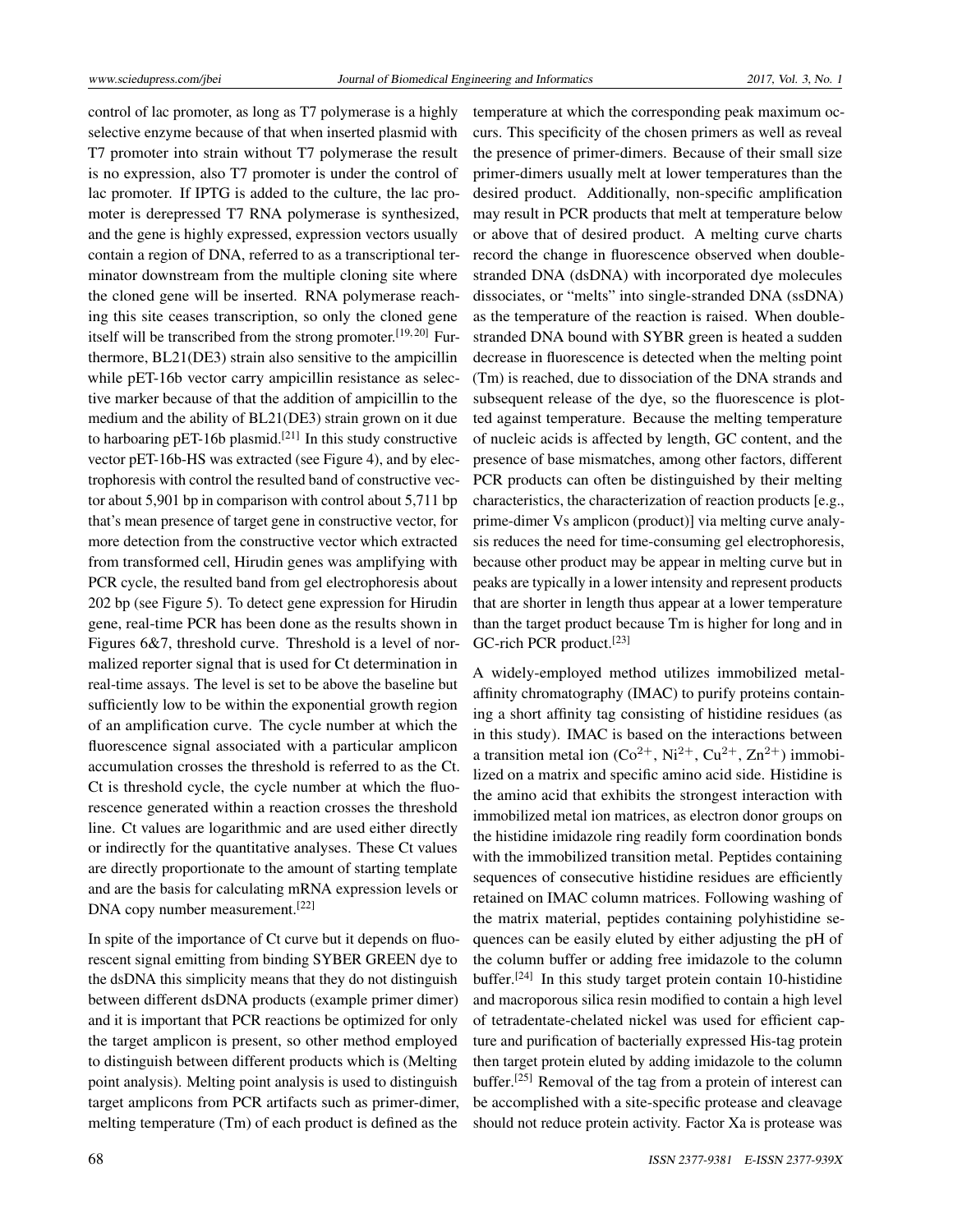used in this study to cleave his-tag from target protein, this protease recognize a site between target protein and his-tag in N-terminal the recognition site consist from the flowing amino acid (Isoleucin - glutamic acid – glycin -Arginin), and cleaves after the carboxyl arginine.<sup>[\[26,](#page-8-15) [27\]](#page-8-16)</sup> This treatment reduced the molecular weight of target protein by removing histag (molecular weight for Hirudin protein become ∼10.83 KDa). Then this protein purified by using DEAE sepharose (anion exchange chromatography). In DEAE sepharose target protein eluents by using salt (NaCl), this salt is probably the most widely used and mild eluent for protein separation due to having no important effect on protein structure.<sup>[\[27\]](#page-8-16)</sup>

In this study a linear salt gradients were used from (0.1-0.5 M) in elution buffer the target protein band appear in concentration  $(0.2-0.4 \text{ M})$ ,<sup>[\[28\]](#page-8-17)</sup> by using Tris-HCl buffer with pH  $= 8$  (20 mM) in binding and washing buffer without NaCl then elute protein with gradient NaCl allowing counterion Cl to bind to the DEAE exchanger and elute target protein. SP sepharose is cation exchanger with negatively charge functional group, target protein eluent from this column depending on iso-electric point (PI) which is the pH at which the net charge of the protein is neutral (the number of positive charges is equal to the number of negative charges). The result for SP sepharose was illustrated in Figure 8, Hirudin protein eluted in buffer (pH =  $4.5$ ).<sup>[\[29\]](#page-8-18)</sup>

The biological activity of hirudin conducted by thrombin titration. Titration is an analytical technique which allows the quantitative determination of a specific substance (analyte) dissolved in a sample. It is based on a complete chemical reaction between the analyte and a reagent (titrant) of known concentration which is added to the sample. During this experiment a specific, rapid, and stoichiometric reaction between hirudin and thrombin, hirudin activity can be quantitatively determined by titration with a standardized thrombin solution. The principle involved a fibrinogen solution to which hirudin was added will not clot until enough thrombin is added to neutralize all of the hirudin present (see Table  $1$ ,<sup>[\[13,](#page-8-2)[30\]](#page-8-19)</sup> the results from APPT test illustrate long clotting time about 7 min. for (hirudin S) (see Table 2), because the specificity of hirudin to directly target bound thrombin and not as other anticoagulant drug with multiple sites of action as heparin and vitamin K antagonist.<sup>[\[31\]](#page-8-20)</sup>

Statistical analysis illustrates there is no significant difference between aspirin which is a famous anticoagulant drug widely used for cardiovascular disease and (hirudin S), the increasing number of people being exposed to aspirin has also led to the awareness of the significant potential harm arising from the adverse haemorrhagic effects of aspirin such as gastrointestinal and intracranial bleeds. Hence there needs more investigation to assess the therapeutic indications of aspirin and decide whether anticipated benefit outweighs the potential of harm for example patients with high risk of vascular disease antiplatelet therapy has been shown to reduce vascular events by about a quarter, in this case aspirin treatment benefit seem to outweigh the risk but also aspirin is known to cause GI tract erosion resulting in occult bleeding specially for people with stomach ulcer in contrast hirudin is a newer and more specific drug directly binding to the thrombin.<sup>[\[31,](#page-8-20)[32\]](#page-8-21)</sup> Hirudin also administrated by intravenous injection that means without effect on stomach and excreted by kidney because of that we can consider hirudin as a good alternative drug for people suffering from side effect as a result from using aspirin and other anticoagulant drugs.<sup>[\[4\]](#page-7-3)</sup>

### ACKNOWLEDGEMENTS

The authors are grateful to the laboratory of Cell and Biotechnology Researches Unit.

### **REFERENCES**

- <span id="page-7-0"></span>[1] Ho SN, Hunt HD, Horton RM, et al. Site-directed mutagenesis by overlap extension using the polymerase chain reaction. Gene. 1989; 77: 51-59. [https://doi.org/10.1016/0378-1119\(89\)90358](https://doi.org/10.1016/0378-1119(89)90358-2)  $-2$
- <span id="page-7-1"></span>[2] Ho SN, Horton RM. Method for gene splicing by overlap extension using the polymerase chain reaction. United States Patent. 1992; 19: 1–4.
- <span id="page-7-2"></span>[3] Hu Z, Zhang M, Gu F, et al. Expression, purification and characterization of recombinant targeting bifunctional hirudin in Pichia pastoris. African Journal of Biotechnology. 2009; 8(20): 5582-5588.
- <span id="page-7-3"></span>[4] Greinacher A, Warkentin TE. The direct thrombin inhibitor hirudin. Thrombosis and Haemostasis. 1989; 99(5): 819-829.
- <span id="page-7-4"></span>[5] Abbas zaidi SM, Jameel SS, Zaman F, et al. A systematic Overview of the Medicinal Importance of Sanguivorous Leeches. Alternative

Medicine Review. 2011; 16(1): 59-65.

- <span id="page-7-5"></span>[6] Bichler J, Fritz H. Hirudin, a new therapeutic tool? Annals of Hematology. 1991; 63(2): 67-76. Available from: [www.ncbi.nlm.nih.g](www. ncbi.nlm.nih.gov/pubmed/1912033) [ov/pubmed/1912033](www. ncbi.nlm.nih.gov/pubmed/1912033)
- <span id="page-7-6"></span>[7] Otto A, Seckler R. Characterization, stability and refolding of recombinant hirudin. European Journal Biochemistry. 1991; 202: 67-73. <https://doi.org/10.1111/j.1432-1033.1991.tb16345.x>
- <span id="page-7-7"></span>[8] Lefkovit J, Topol EJ. Direct Thrombin Inhibitors in Cardiovascular Medicine. Circulation. 1994; 90: 1522-1536. [https://doi.org/](https://doi.org/10.1161/01.CIR.90.3.1522) [10.1161/01.CIR.90.3.1522](https://doi.org/10.1161/01.CIR.90.3.1522)
- <span id="page-7-8"></span>[9] Frank R, Farber H, Stefanidis I. Hirudin elimination by hemofiltration: a comparative in vitro study of different membranes. Kidney International. Supplement. 1999; 56(72): 41-5.
- <span id="page-7-9"></span>[10] Novagen. Competent cells user manual. Novagen Catalog; 2011. p1-19.